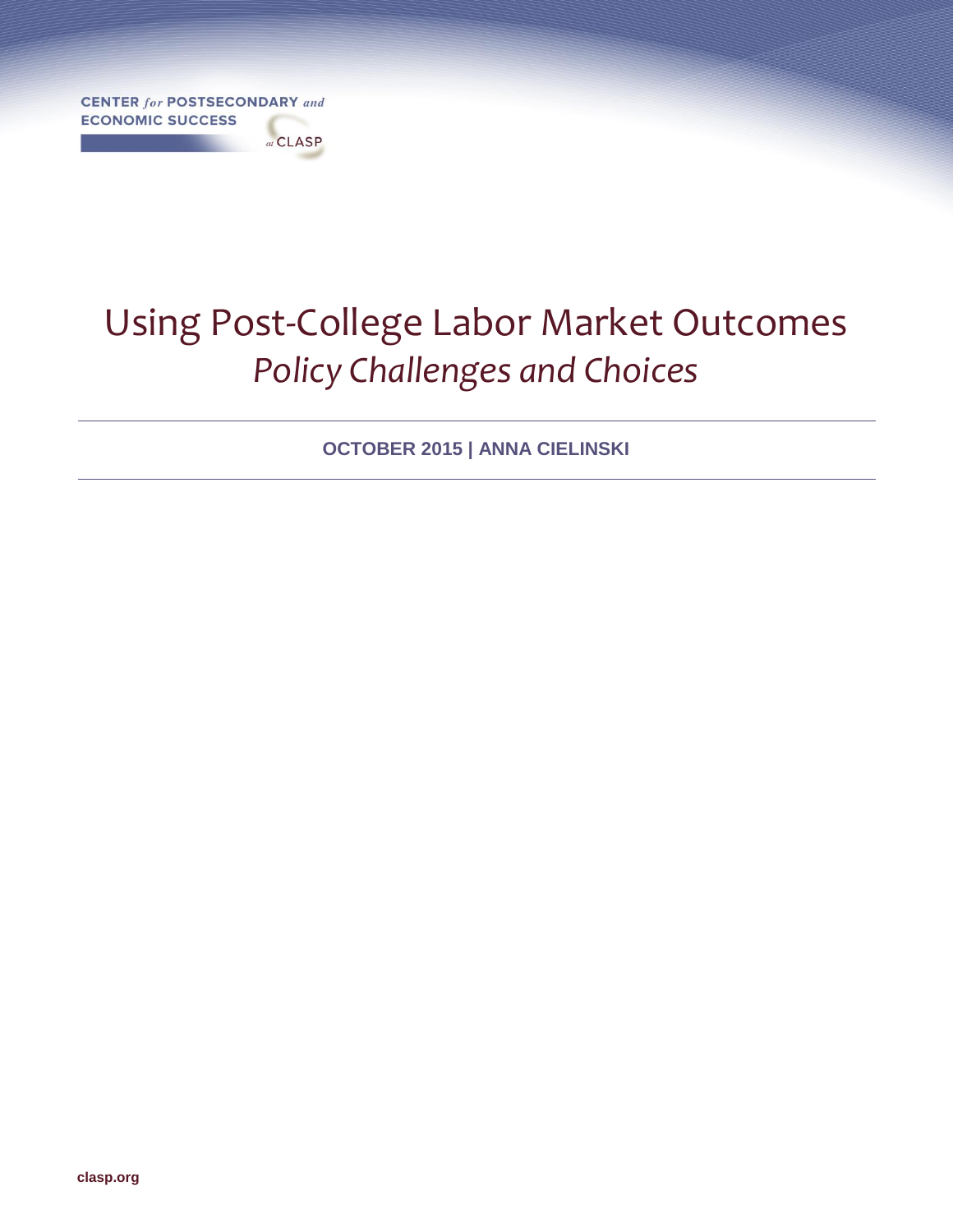# **Introduction**

Students and policymakers alike are calling for more data on former students' labor market outcomes, such as postcollege employment and earnings. As these data become more readily available, lawmakers may be tempted to use it to hold institutions accountable for students' results in the labor market. This accountability could occur at the state level through outcomes-based funding or at the federal level, possibly by tying outcomes to title IV eligibility. In principle, measuring outcomes over inputs is a positive development. However, without a strong policy foundation, this could create incentives to reduce access for low-income and underprepared students and unduly punish the open-access institutions that serve them.

In general, CLASP recommends that post-college *earnings* data *not* be used for accountability at the institution level without taking into account differences between programs of study or college majors, student characteristics and institutional missions, variation in regional economies, students' various college and employment pathways, and institutions' mix of programs. This paper, informed by postsecondary education practitioners and workforce educators who are particularly attuned to the importance of post-college outcomes presents five recommendations that policymakers should follow *before* they consider using earnings for high-stakes accountability purposes:

- 1) Use program-level, not institution-level, data;
- 2) Take participant characteristics and/or institutional missions into account;
- 3) Index earnings to regional wage and economic benchmarks;
- 4) Disaggregate completers from non-completers; and
- 5) Take into account the social good of programs that may have low wages.

# Labor market outcomes matter to students

While money may not be the only outcome students care about, it is certainly important.<sup>i</sup> In a survey by UCLA's Higher Education Research Institute, three of the top four reasons that 2014 first-time freshman cited as "very important" in deciding to go to college are related to labor market success: getting a job (86.1 percent), training for a career (77.1 percent), and making more money (72.8 percent). $<sup>1</sup>$ </sup>

This is particularly true for those from lower-income brackets. In a New America survey of prospective and recently enrolled students ages 16 to 40, 90 percent of those with incomes less than \$50,000 (lowest group) said that getting "a good job" was an important or very important reason to go to college. Ninety-one percent of the same group said making "more money" was an important or very important reason for going to school.<sup>III</sup>

# Labor market outcomes matter to policymakers

The Obama Administration, U.S. Congress, and state governments are all tackling the issue of reporting and using post-college labor market outcome data. For the first time, the U.S. Department of Education has included earnings data in its updated "College Scorecard." A growing number of states have created websites that display the earning and employment outcomes of students in specific programs of study at specific degree levels. In addition, legislation introduced in Congress would create a student-level data collection that includes employment and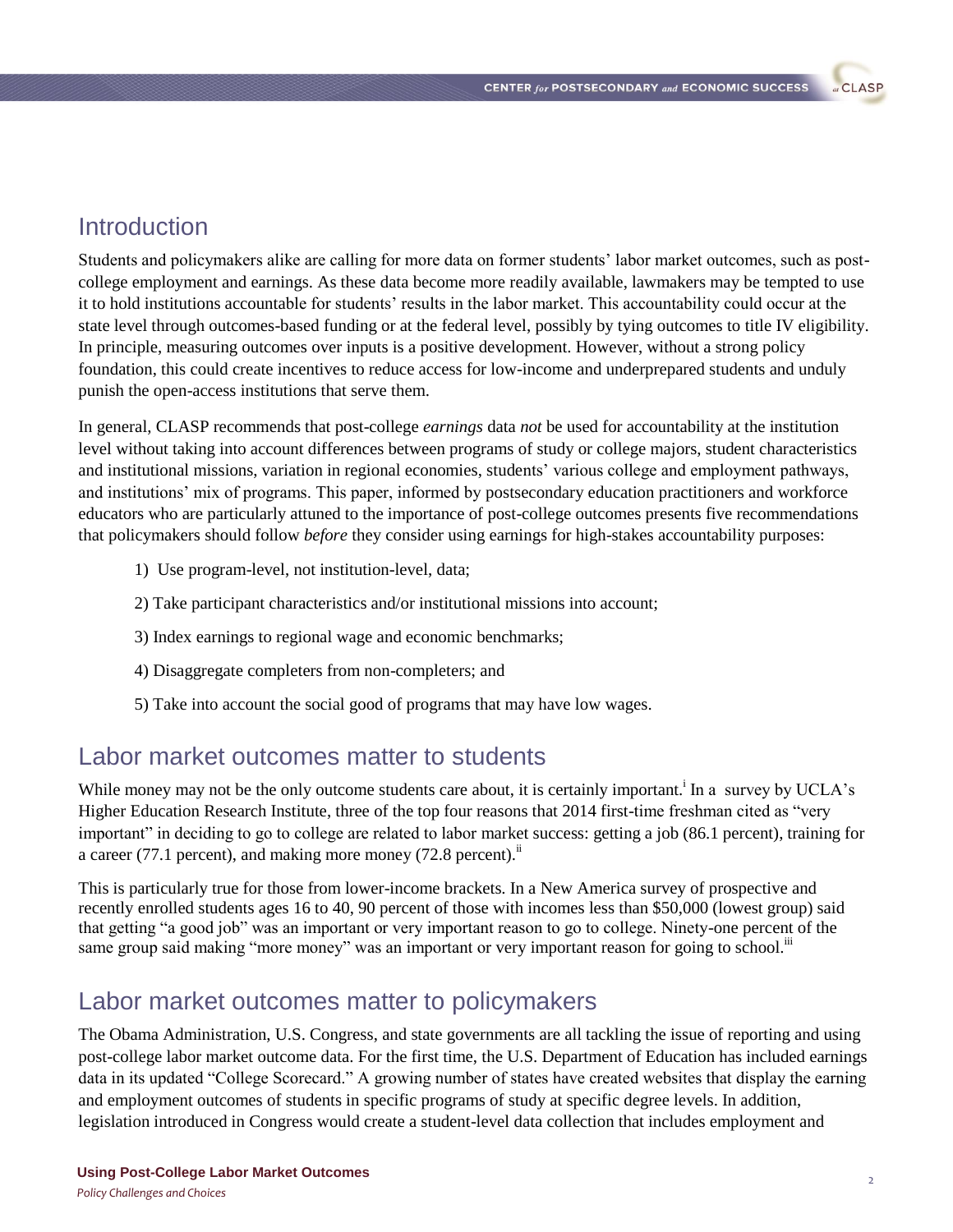**CLASP** 

earnings. The next few years may provide an important window for policy related to employment and earnings data. We'll look at each opportunity in turn.

### The Administration released the new "College Scorecard"

In September 2015, the Department of Education released an updated [College Scorecard,](https://collegescorecard.ed.gov/) a consumer-facing data tool that allows students to explore information on college cost, graduation, debt, and—for the first time—postcollege earnings. Students can now view median earnings of institutions' former students 10 years after enrollment, as well as the percentage of the institutions' former students who earn more than a typical worker with a high school degree. The consumer-oriented scorecard followed more than a year of stakeholder input on the Administration's initial plan—now shelved—for a federal college ratings system that would be used for accountability, conditioning the school's eligibility for title IV financial aid programs on its rating.

The same day the scorecard was announced, the Department publically released a trove of data for researchers, including new institution-level data on students' post-college earnings. The institution-level data were obtained by comparing information on cohorts of students who received federal student financial aid with earnings data from tax records from the Treasury Department. Individually identifying information was removed and reported back at the aggregate level for each school.

A variety of metrics are now available, including median earnings in years six through 10 after enrollment in postsecondary education. The data also include the share of students earning more than \$25,000 per year (roughly the expected earnings for a high school graduate) in order to answer the question: "What proportion of a school's students end up making more than a typical worker with only a high school diploma?" The data can be disaggregated by gender, dependency status, and family income as reported on the Free Application for Federal Student Aid (FAFSA). There are two notable limitations of the data in both the scorecard and data release: they are available only for students who received federal student aid loans and/or grants, and they are reported only at the institution level because program-of-study-level data are not yet available.

With all this new data available, it is important to have a discussion of responsible uses. The data are currently available for consumer information and transparency purposes only. The Department does not currently intend these data sets for higher-stakes uses like performance-based funding or federal accountability tied to Title IV eligibility. However, there is nothing to stop others from adopting them for such purposes.

### States have taken the lead

In recent years, amidst policy debates about what would become the revised College Scorecard revisions, some states were already taking action. A number of states have paired with College Measures to create consumer information websites that display employment and earnings data by degree level and program of study. [College](http://www.collegemeasures.org/esm/)  [Measures](http://www.collegemeasures.org/esm/) states includ[e Arkansas,](http://esm.collegemeasures.org/esm/arkansas/) [Colorado,](http://co.edpays.org/) [Florida,](http://beyondeducation.org/) [Tennessee,](http://www.edutrendstn.com/) [Texas,](http://esm.collegemeasures.org/esm/texas/) and [Virginia.](http://esm.collegemeasures.org/esm/virginia/) Other states like [California](http://salarysurfer.cccco.edu/SalarySurfer.aspx) and [New Jersey](http://www.njtrainingsystems.org/default.aspx) have independently created websites that present program-level earnings data to help students make better choices about colleges and majors or programs.

States have also taken the first small steps toward basing funding allocations in part on labor market outcomes. Among the 30 states with outcome-based funding models, only seven include some form of labor market metric (employment/placement or earnings).iv Notably, only one state, Florida, requires the use of post-college *earnings* of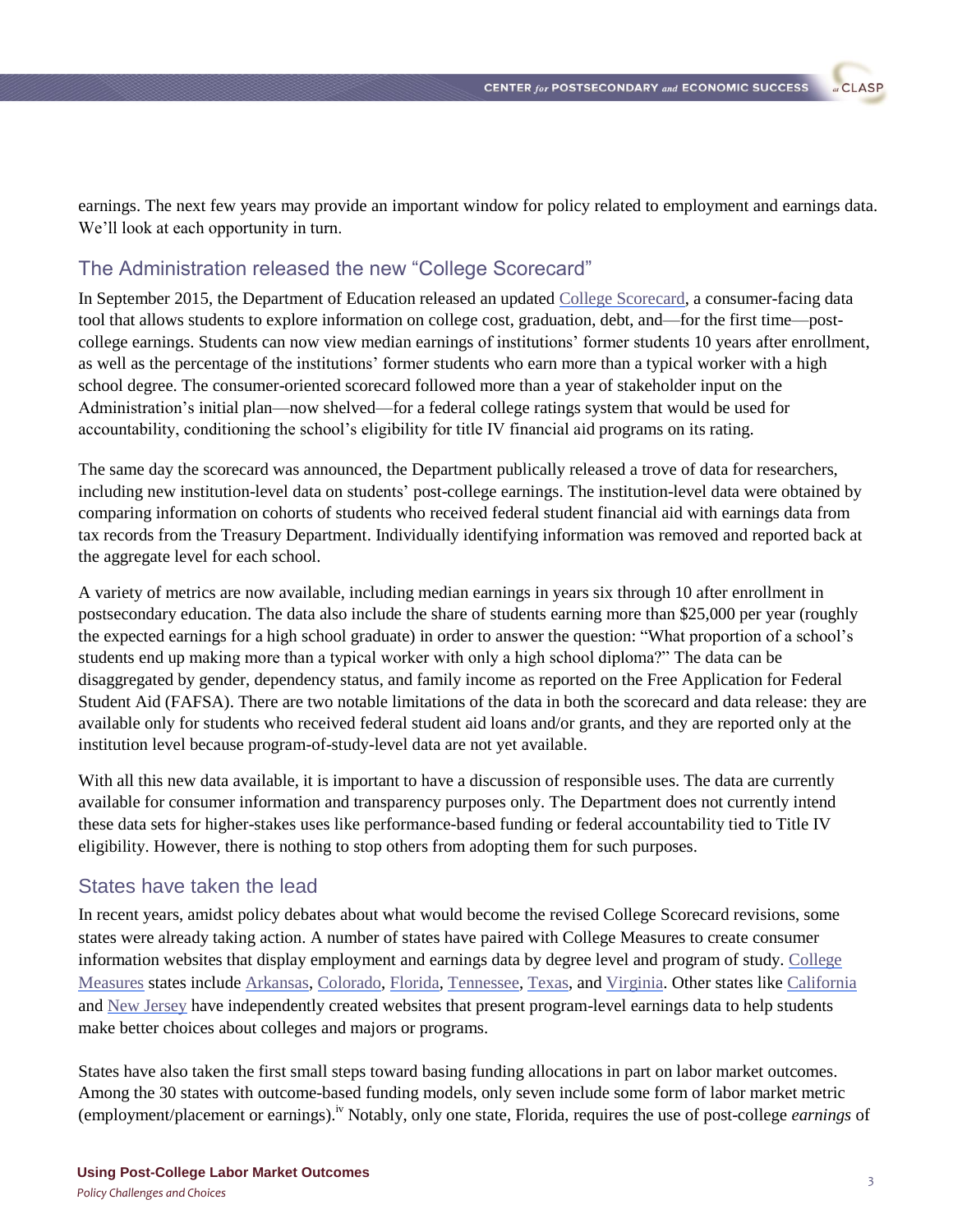**CLASP** 

bachelor's graduates in its funding formula, while Kansas makes earnings an optional measure for community and technical colleges.

### Legislative proposals in Congress

A bipartisan, bicameral group of federal lawmakers has introduced legislation that would create a student-level data collection system that would include a wealth of labor market outcome data. The bill, known as the "Student Right to Know Before You Go Act," would require median annual earnings and employment metrics—disaggregated by program of study, credential received, institution, and state of employment—to be reported 2, 6, and 15 years after completion. This bill could be included in the debate and draft legislation to reauthorize the Higher Education Act (HEA) as early as next year.

# Potential negative impacts on low-income and underprepared students

As the Administration, states, and potentially Congress make more data available for consumer information, there will be great temptation (and pressure) for policymakers to use it for accountability purposes—linking state funding for higher education institutions to labor market outcomes or conditioning federal funding on labor market outcomes through title IV eligibility.

Once collected and published, post-college labor market outcome data are like a genie out of the bottle. CLASP is very concerned that these data could be used for high-stakes accountability in a way that will reduce access for lowincome and underprepared students and threaten the open-access mission of community colleges. The remainder of this paper describes strategies to mitigate such concerns.

The analysis is informed by CLASP's qualitative research, including focus groups, interviews, and a survey of postsecondary education practitioners and workforce educators who are particularly attuned to the importance of post-college outcomes. The groups include the National Council on Workforce Education (NCWE), National Association of Workforce Boards (NAWB), and National Association of State Directors of Career Technical Education Consortium (NASDCTEc). It is also informed by a scan of state outcomes-based funding formulas, voluntary accountability initiatives, performance measures for other federal education and training programs, and state consumer information websites. Our overarching recommendation is as follows:

#### **Accountability or performance-based funding should not be based on raw institution-wide earnings data, for five reasons:**

1. Using one average earnings metric that includes *all* former students of an institution masks wide variation in earnings among graduates of different majors or programs of study.

2. Student characteristics and institutional missions influence institution-level earnings.

3. Differences among regional labor markets lead to variation across institutions that is not necessarily reflective of the quality of education.

4. The value-added of college for non-traditional students, a rapidly growing population, may not be well represented by a standard measure of graduates' earnings.

5. Institution-level earnings are highly influenced by program mix.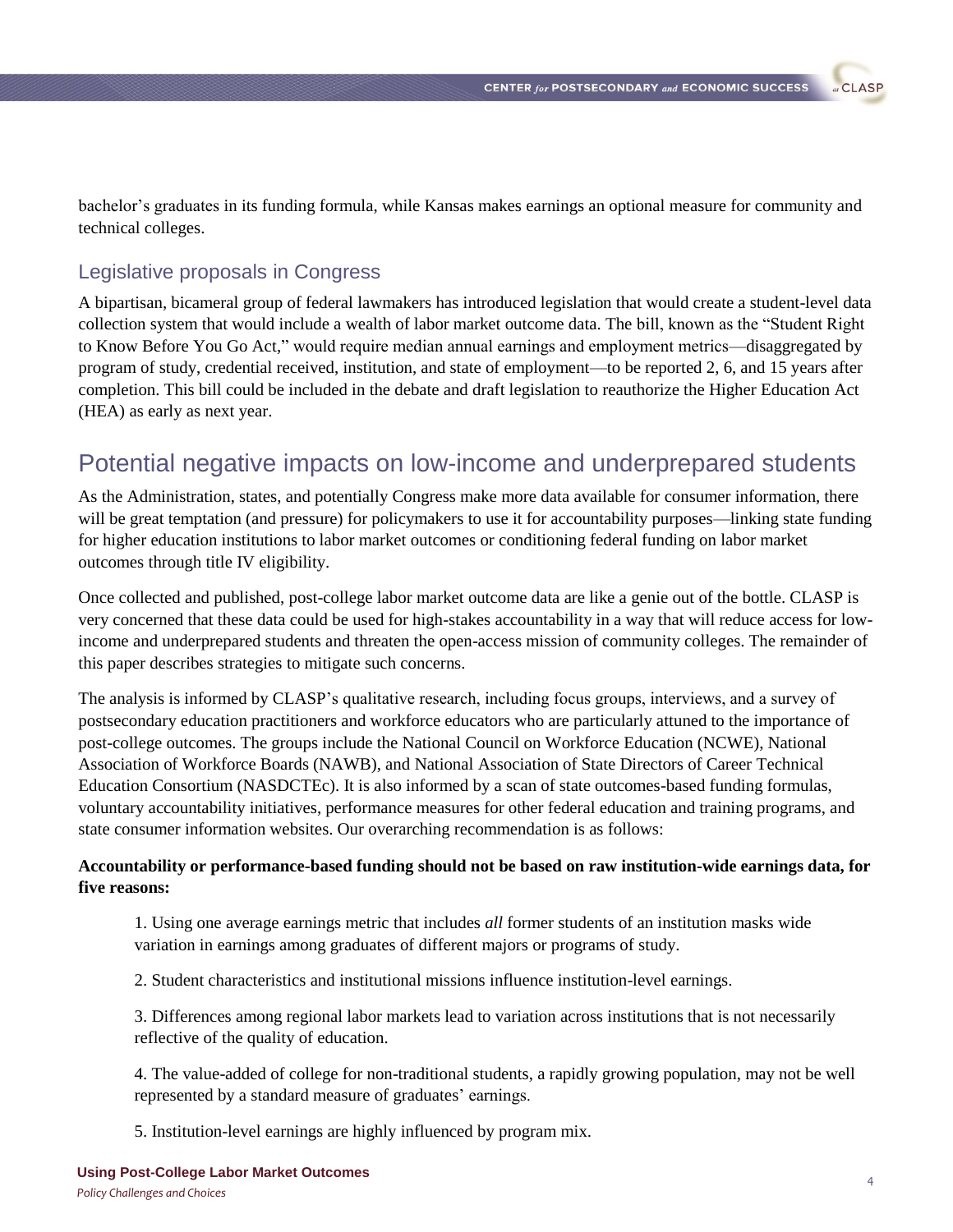# Recommendations

Building from these five policy challenges, and informed by our work with NCWE, NAWB, and NASDCTEc, CLASP presents five policy recommendations or policy choices that federal and state policymakers should consider *before* using labor market outcomes for accountability.

### 1. Use earnings/employment data by program of study, not institution-wide

If policymakers opt to use earnings data for high-stakes accountability, they should not use an institution-wide metric. Rather, they should use data disaggregated by major or program.

Students' major or program can be as important as their choice of school to post-college labor market outcomes. According to a 2015 study by the Georgetown Center on Education and the Workforce, entry-level college graduates earn an average of \$37,000 per year. However starting salaries widely vary by major. The average STEM major earns \$43,000 upon entering the workforce, while arts, liberal arts, and humanities majors earn an average of  $$29,000$  per year.<sup>v</sup>

For transparency and consumer information purposes, it is critical that students have information on employment and earnings outcomes for the variety of majors in the school they choose. For this reason, the College Scorecard should be augmented to include program-level data. This information is especially important for low-income and under-prepared students, who are often place-bound. While they may not have many schools to choose from within their commuting area, they can choose among a variety of programs of study.

For accountability or outcomes-based funding, an institution-wide metric may not provide an accurate picture of different programs' success. It may conceal strong labor market outcomes for graduates of some programs while hiding poor outcomes produced by other programs. An institution with one high-quality, high-paying major with many students should not mask the results of programs that produce less labor market success than similar programs at similar schools.

In CLASP's conversations with educators and practitioners from NCWE and NAWB, many participants began with the assumption that labor market outcome data would be provided at the program-of-study level. For instance, an NAWB participant said that labor market outcomes are useful in counselling students on what to study, while an NCWE member noted that low-enrollment programs would be hard to provide results for.

When asked more directly, an NCWE participant said that "students want to know about specific jobs and salaries," while another noted that "individuals need to be able to see earnings results in various programs." The survey of workforce educators from the NCWE membership underscored this idea; nearly 9 in 10 (89 percent) of the 205 respondents said that "separate results for program of study" was an important or very important feature of a postsecondary data system.

In addition, the number one "lesson from the field" taken away from the College Measures experience is that "School-level reporting isn't enough." <sup>vi</sup> Students graduating from the same institution can have widely different earnings, depending on their program or major, so prospective students need to know outcomes at the program level *within* a given institution. Therefore, it is not surprising that most College Measures websites appropriately present earnings by both program and degree level (i.e., Certificate, AA, BA, MA) for each institution.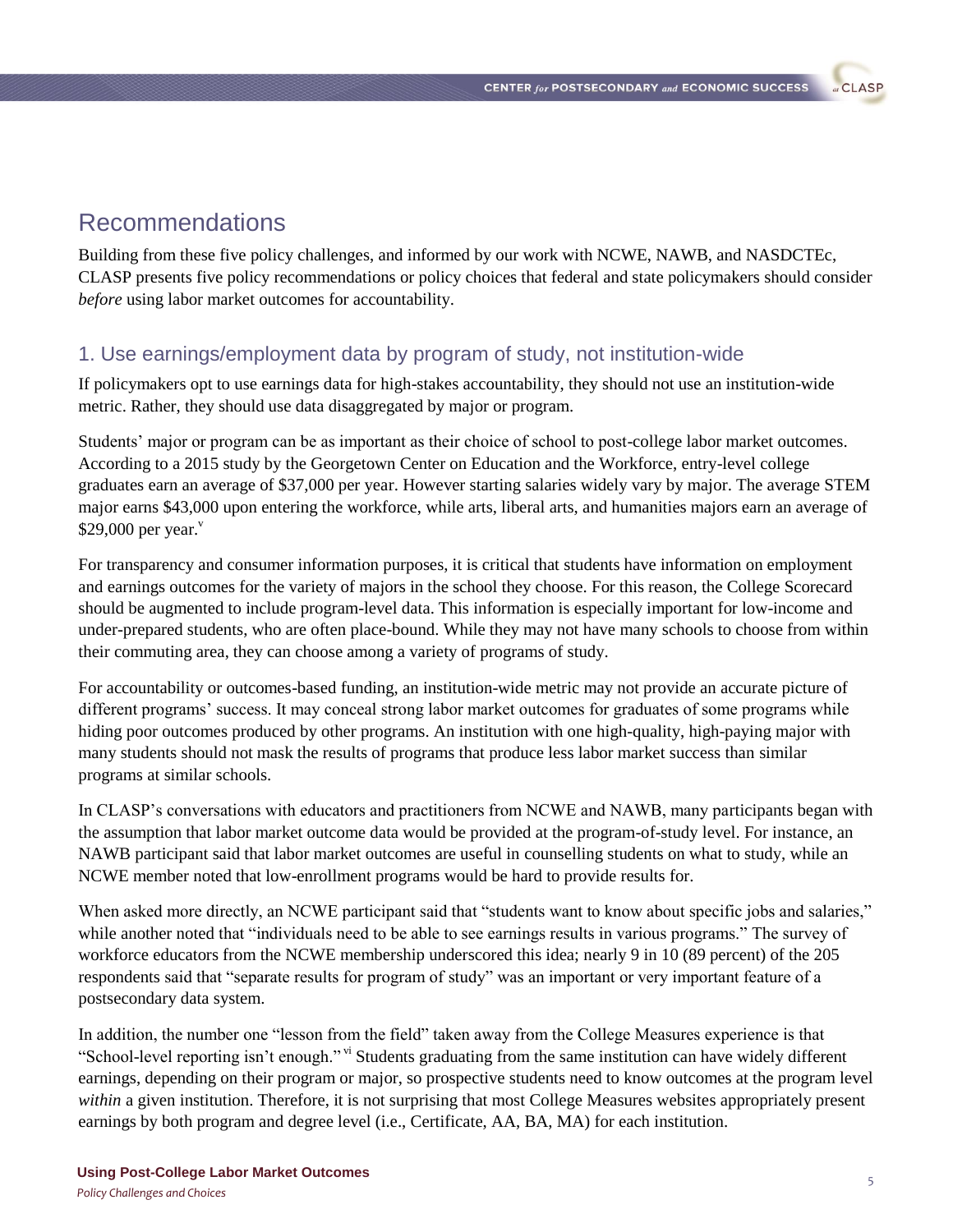### 2. Take participant characteristics and/or institutional mission into account

If policymakers opt to use earnings data for accountability, they should take into account participant characteristics and/or institutional mission.

Using raw earnings for accountability could create unintended, negative consequences for low-income and underprepared students. If the bar is set too high or the consequences are too great, schools may become more selective, leaving behind those most in need.

The three groups that CLASP interviewed shared the same concern: using labor market outcomes for accountability could hurt low-income and underprepared students, particularly at community colleges because of their open access policies and mission. In addition, 70 percent of respondents in our survey of NCWE members agreed that performance-based funding could have unintended negative consequences. Half of respondents said the same of a federal college ratings system, which was proposed by the Obama Administration but later became the updated College Scorecard.<sup>vii</sup>

There were two variations on these concerns: 1) community colleges could restrict access for less-prepared students; and 2) if community colleges *don't* restrict access, they could be penalized by the accountability system and thus less able to serve students.

#### *Concern about restricted access because of participant characteristics*

Participants from NASDCTEc and NAWB raised concerns that community colleges might restrict open-access admissions in order to meet accountability requirements. One State Director of CTE said that if earnings were used for accountability, then open access at community colleges "will be over." Assuming that community colleges would restrict access, an NAWB participant remarked: "If we do what we need to do to meet those measures, then who's going to serve needy students?" Research from the Community College Research Center supports their concerns regarding performance-based funding in general. Among more than 200 college personnel at nine universities and nine community colleges in three states with performance-based funding, restricting access for less-prepared students was the most frequently cited unintended impact.<sup>viii</sup>

#### *Concerns about community colleges' capability given institutional mission*

Participants from NAWB were concerned that community colleges would not be able to serve students well if they failed accountability requirements. One participant said that four-year schools would raise their standards and community colleges would "be penalized by the accountability system." Another participant said that the proposed Postsecondary Institution Rating System, which was originally envisioned as an accountability tool, would be "impossible at two-years" because of open enrollment. "If [community colleges] can't make the standard that is set, [the federal government] pulls financial aid and Pell grants," which would debilitate community colleges.

We also probed for possible solutions through the CLASP survey of NCWE members, asking: "Based on your experience, are there ways to reduce these unintended negative consequences? What are they?" Sixty-four respondents answered with a wide variety of suggestions. One major theme was the need to adjust requirements to account for serving underprepared students. One respondent suggested the "use of bonus points for serving people with barriers." Another added that institutions should "receive weighted performance when serving low-income and underprepared students." A respondent who worked for a Workforce Investment Board (as opposed to most NCWE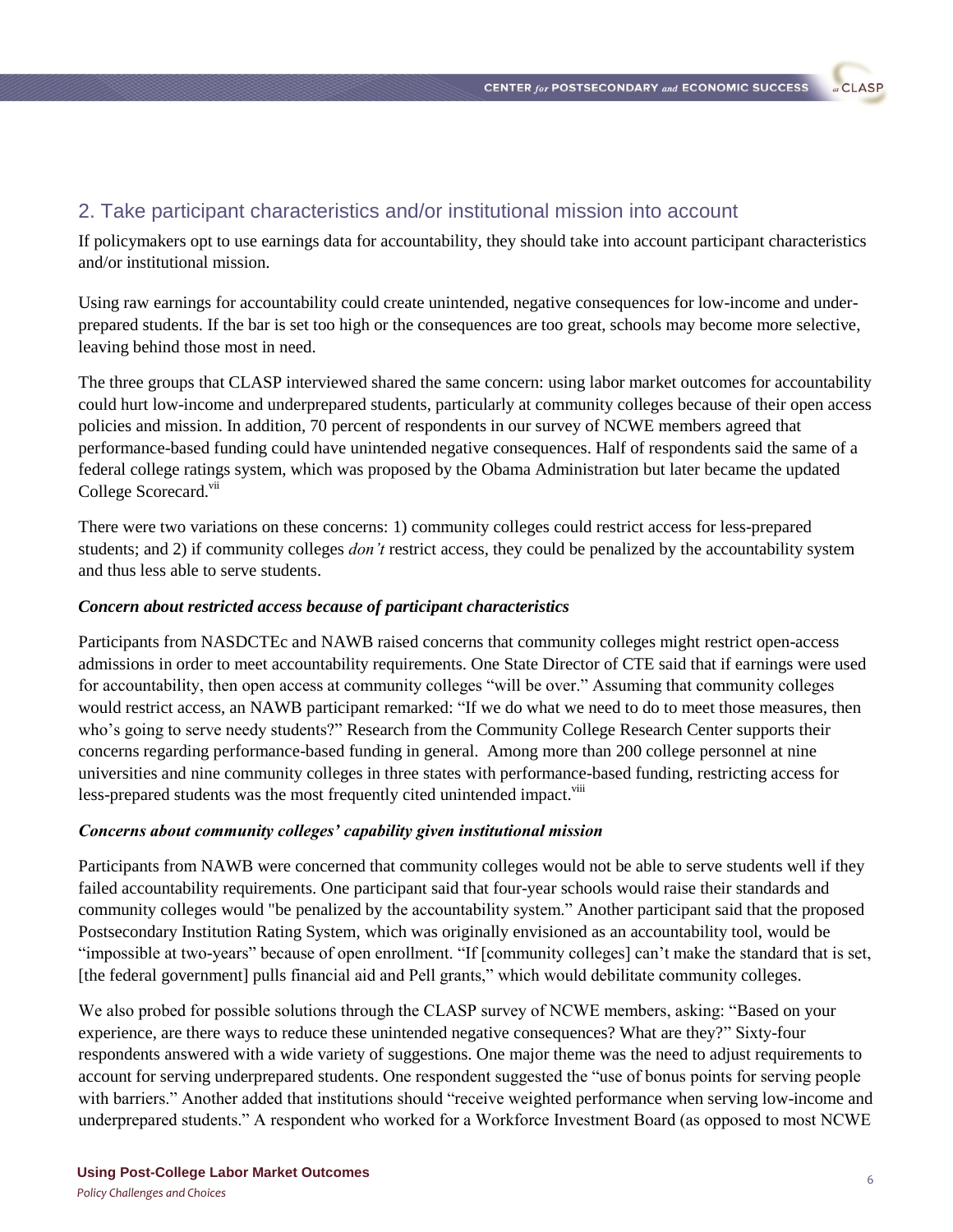participants, who worked for community colleges) suggested "using regression models to account for serving lowincome, hard to serve, and underprepared students." Federal workforce programs under the Workforce Innovation and Opportunity Act of 2014 (WIOA) are required to use a regression adjustment model to take into account participant characteristics, including variety of barriers to employment as well as economic conditions. The WIOA model could inform adjustments in the postsecondary policy environment.

Adjusting for student characteristics and institutional mission can be done in a number of ways. A regression adjustment model, as used by the federal workforce system, is just one option. Another, potentially stronger option is to create rigorous peer comparison groups within which schools could responsibly be compared. The Department of Education's draft framework for the proposed college ratings system (which became the College Scorecard) asked many questions about how to structure such comparison groups. CLASP's response recommended grouping institutions along key institutional differences that have strong predictive power for the outcome metrics, including:

Student characteristics, such as shares of

- Pell recipients, or recipients of other need-based aid;
- Low-income students based on FAFSA data; and
- First-generation college status.

Institutional characteristics, such as

- Level of selectivity (e.g., percent of applicants admitted);
- Primary types of credentials granted (awards, certificates, associates, bachelors, advanced); and
- Percent of students attending other than full-time.

### 3. Index to regional wage/economic benchmarks

If policymakers opt to use earnings data for accountability, they should take into account regional labor market differences by using economic benchmarks to contextualize wage data.

Post-college earnings vary by regional labor market. Specifically, students in rural markets experience very different outcomes than those in urban or suburban markets. Earnings also vary based on labor market demand at the time of graduation, particularly during recessions or expansions. However, institutions have next to no control over these influences. Should schools be held accountable for external economic conditions over which they have no power? Are schools in areas with higher average wages and living costs necessarily doing better merely because their students stay in their location and make more after graduation?

An issue discussed by all three groups was the challenge of comparing institutions from different regional labor markets. The comments broke down into two groups: changes in earnings through the economic cycle in one location; and the differences in regional economies, such as how urban and rural labor markets produced different earnings. The big takeaway was that regional economies affect graduates' earnings in a way that schools cannot control.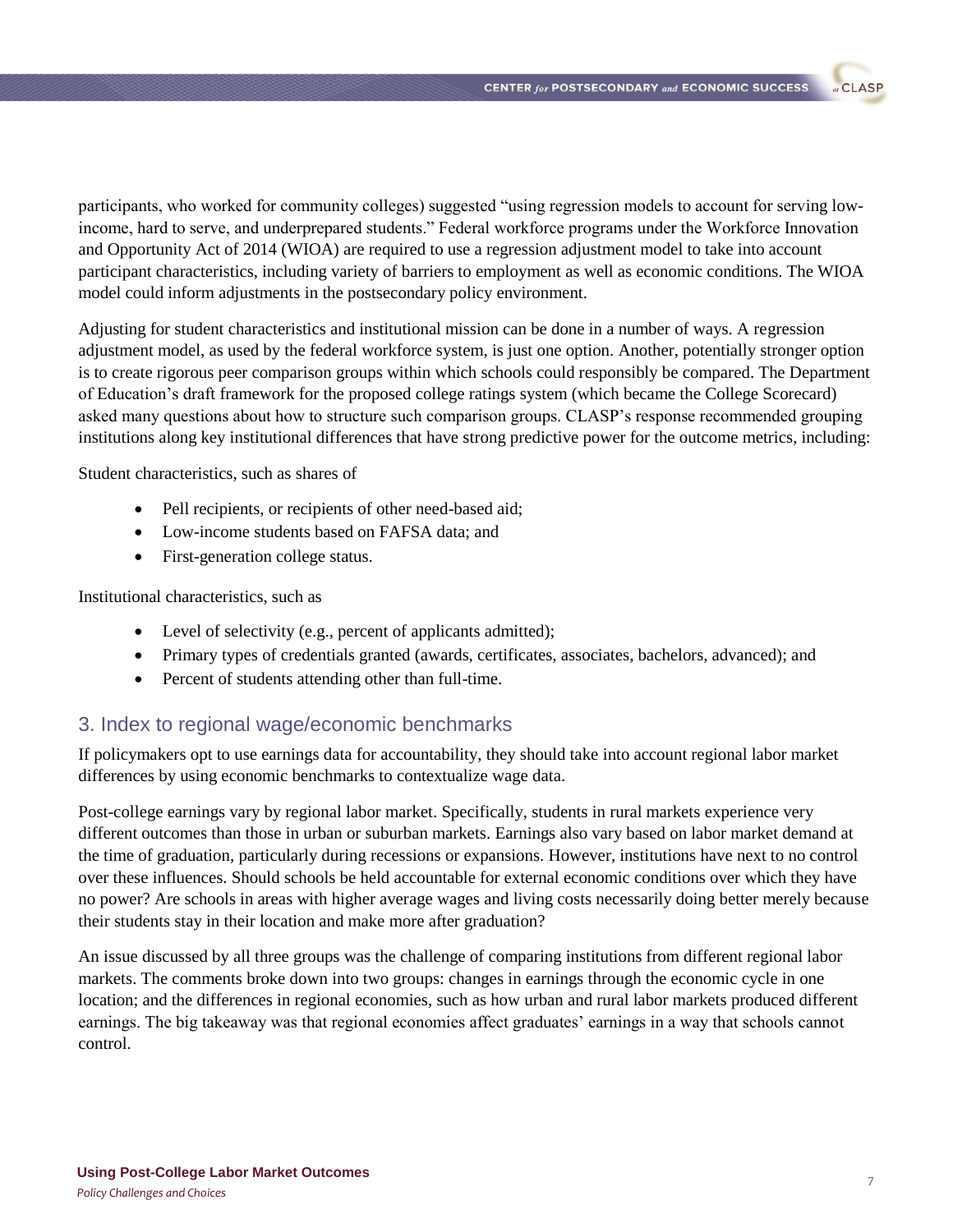#### *Differences during vicissitudes of the economic cycle*

All three groups discussed the impact of the economic cycle, particularly recessions, on graduates' employment and earnings. Individuals from two groups described how labor market outcomes are influenced by both the preparation of the students and the local economy. Others expressed the specific concern that employment and earnings are "subject to the economic ups and downs of your region," in the words of one participant, and therefore schools did not have total control over employment and earnings. One individual stressed that we cannot hold schools accountable for recessions, noting that his state only has 65 percent of the jobs it had in 2008 and that new jobs are lower paying. He added: "The economy in your state tanks and somehow it's the school's fault?" The groups did not address whether expansion times in the economic cycle would positively influence or inflate graduates' employment and earnings outcomes, although this would likely be the case.

#### *Differences in regional economies*

Community college officials at CLASP's focus group with NAWB members regularly raised the challenge of lack of comparability in earnings because of regional economic differences. In general, they focused on the variation in earnings between urban and rural labor markets. One participant from a rural area in Tennessee said, "We don't pay what they pay in Nashville. It's a very difficult situation." These concerns are echoed by those involved in the handful of College Measures websites that display graduates' earnings by program, degree level, and institution. They note that "graduates from campuses near major metropolitan areas benefit from access to stronger regional labor markets where wages are higher than in more remote areas."

The NAWB participants proposed solutions to the challenge of regional labor market variation. A number of individuals said that the earnings data should be "contextualized," "compared," or "benchmarked" to the local economy. "Wages need to be measured not against each other, but against the [local] environment," said one participant. She continued, "if you have nothing to benchmark [earnings] against, it's going to be meaningless information"

An example of this contextualization is already in effect. The Aspen Institute uses community college graduates' earnings in the selection process for the Aspen Prize for Community College Excellence. But comparing community colleges in rural areas to urban areas and to suburban areas would be unfair. So they use "relative wages," which are annualized wages of employed graduates 12 months after graduation, divided by the average annual wages for new hires in the county. This allows the Aspen Institute to determine which community colleges' graduates are doing well compared to other new hires in their county. Relative wages above 1.0 indicates graduates are doing better on average than new hires in their local economies, while relative wages below 1.0 show that graduates are faring more poorly than other new hires in their county.

In addition, College Measures state consumer information websites include statements reminding students, parents, and policymakers of the effect of regional differences. They may also elect to present both actual median wages *and* median wages adjusted by regional costs of living.

### 4. Disaggregate completers from non-completers

CLASP recommends that post-college labor market outcomes be computed for graduates and non-graduates separately *and* together.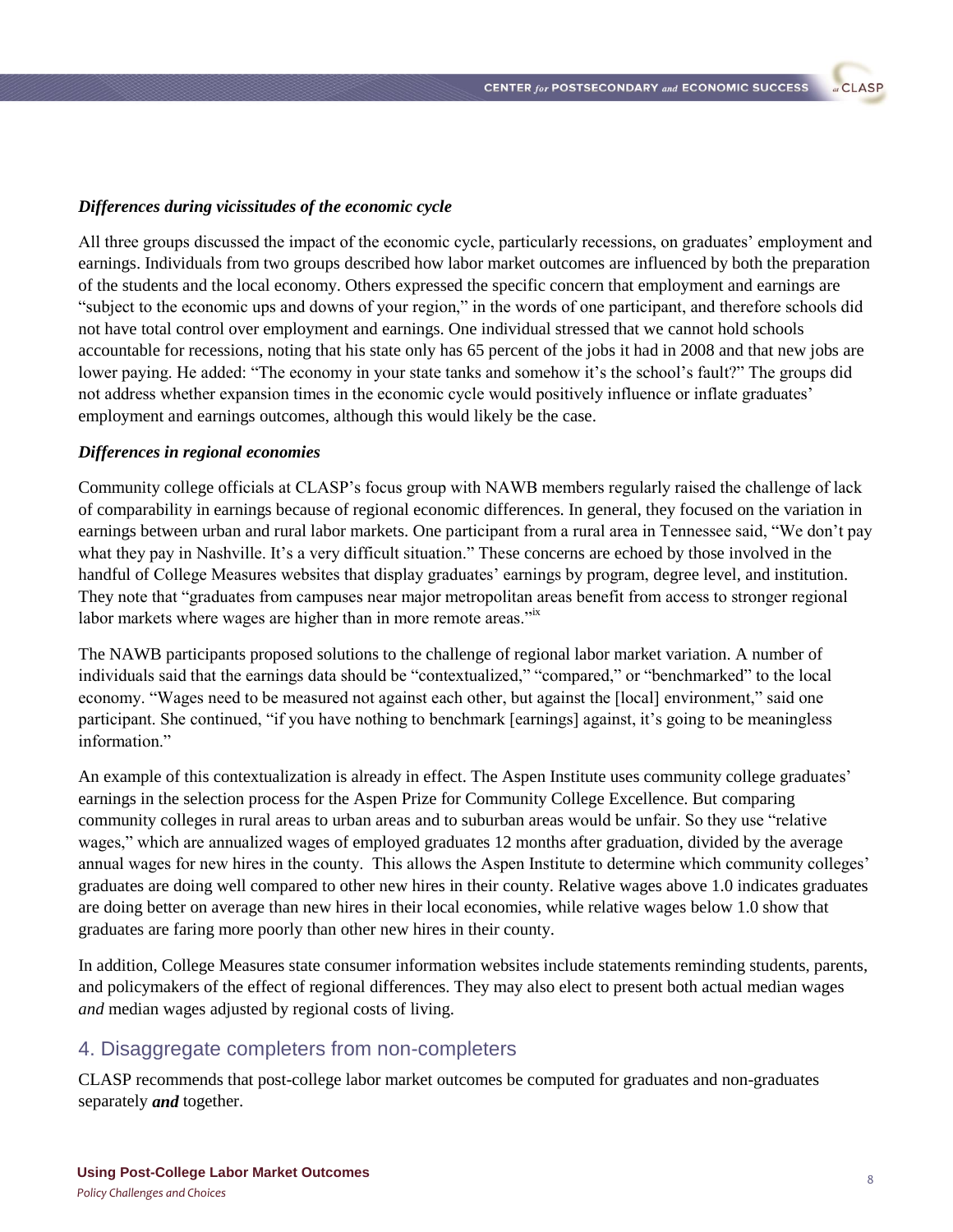There are a number of important policy questions to consider. Which students are included in labor market outcomes, and to what extent were their earnings influenced exclusively by college? Were students in the labor market before attending school? Did they complete a degree or leave without one?

In the College Scorecard, the Department of Education addressed this issue by measuring both completers and noncompleters some number of years after *enrollment.* While one strength of this approach is that it includes all students, it does not allow students to see differences between graduates and non-graduates. On the other hand, state consumer information websites handle the issue differently; they typically include only completers in their data, allowing students to see only one part of the story, but to see it clearly. However, neither of these approaches fully takes into account whether students' previous or ongoing labor market experiences influence their postcollege earnings.

#### *Many students work before and during college*

When people think of post-college labor market outcomes, they often think of a student's first salary coming out of college at 22 years old. However[, this is view is outdated.](http://www.clasp.org/resources-and-publications/publication-1/CPES-Nontraditional-students-pdf.pdf) An increasing share of students in postsecondary education are from "non-traditional" age groups and come to college with past and ongoing work experience. Participants in the NCWE group were quick to point out that many students work before enrolling in postsecondary education. In addition to students who worked full time prior to higher education, 27 percent of students are employed full time while in school and another 39 percent work part time.<sup>x</sup> A participant from NCWE explained that many students at her institution are "working in the field *while* going to school, as opposed to working in the field *after* going to school." Participants from the NAWB group argued that for many of the types of students described above, post-college earnings do not represent the value-added from college. For these students, prior and current work experience and earnings levels strongly influence post-college earnings—perhaps even more than college itself.

For NCWE and NAWB participants, the clear answer to this problem is to measure both pre- and post-college earnings, creating an earnings gain measure. This, they argued, would better represent the outcome of their students' education.

#### *Some students are not pursuing a degree*

Students who do not graduate are typically not included in labor market outcome metrics. But many non-traditional students have no intention of "graduating." Participants from the State Directors of CTE agreed that not all students are pursuing the goal of a degree. Many of their students are working toward a non-degree, industry-recognized credential, which is one of the performance measures for federal postsecondary CTE Perkins Act funding. Further, they note, some students are "skills-builders," a term that describes students who participate in workforce training that does not necessarily lead to a community college credential.<sup>xi</sup> An NCWE participant added that some students at her institution are using tuition reimbursement from their employer to take "one or two classes." Others are in "job search mode and must work when they can." Waiting until graduation to include these students in employment and earnings measures may miss a good proportion of students at these institutions for whom "graduation" is not a relevant milestone.

The suggested method for capturing the value-added of college for these individuals is to report earnings for completers *and* non-completers. In our survey of NCWE members (n=205), 80 percent of respondents said that having separate results for completers versus enrollees was an important or very important feature of a

**Using Post-College Labor Market Outcomes** *Policy Challenges and Choices*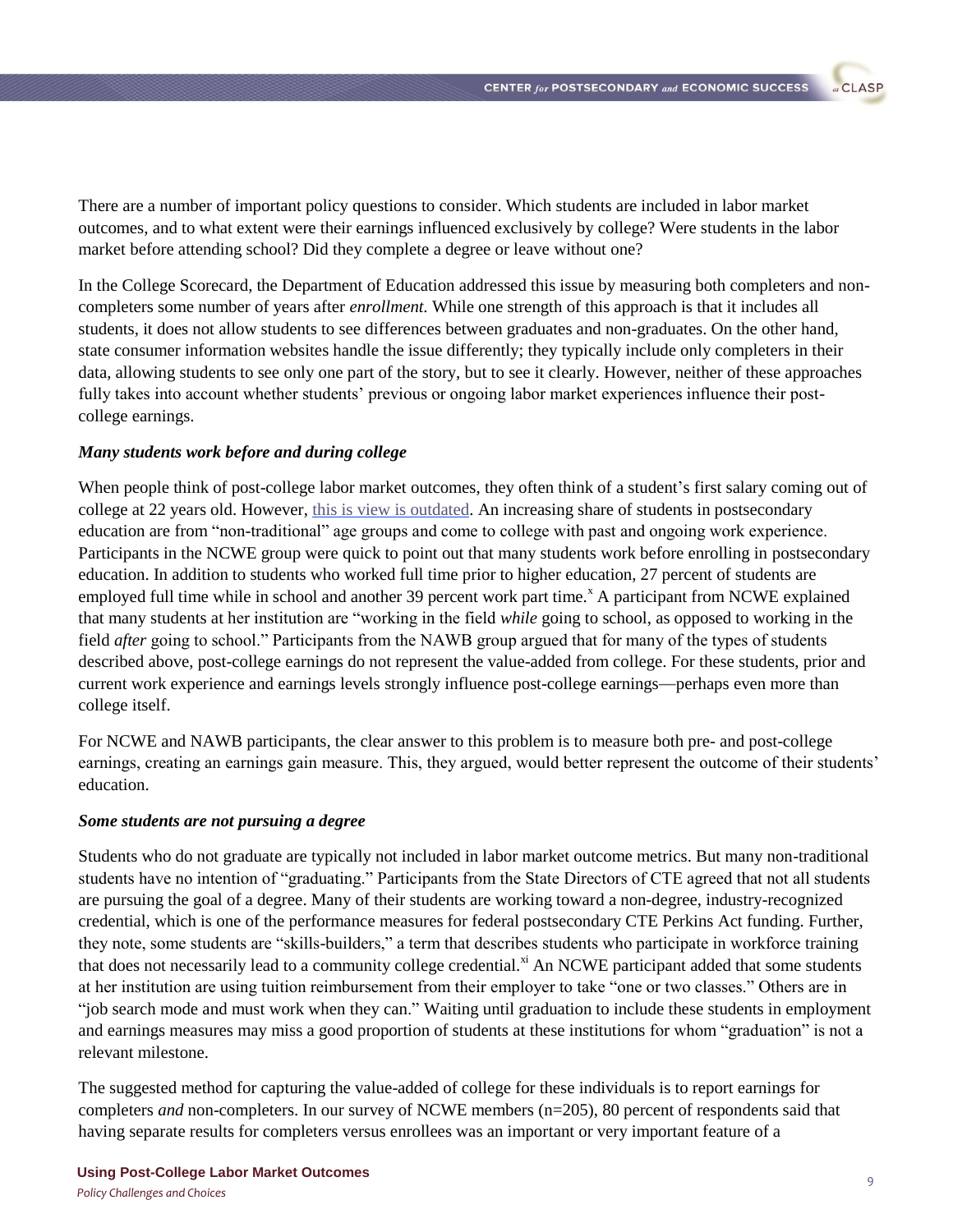postsecondary data system. For community colleges, one participant argued, non-completers "may make better wages if they leave school to get a job in their field when the job is available." She provided an example from North Dakota: companies in oil and gas will recruit from the community college programs, sometimes with signing bonuses, so students leave before earning a credential.

The extent to which such anecdotes apply broadly is unknown, although it seems plausible during a boom time in a local industry. Arguably, when labor demand slacks, students will generally earn more completing a degree than not completing a degree, especially in the long run. Nonetheless, completers are clearly not the same as noncompleters and both groups' earnings should be captured, disaggregating the data by completion status.

## 5. Take into account programs that provide skills that meet community/labor market needs, even if these jobs have lower average earnings

Colleges with more students in programs that provide skills needed by the community but that may not pay high wages, such as child care workers, emergency medical technicians, social workers, and teachers, will often have lower institution-wide average earnings among their former students, even if their programs provide high-quality workforce preparation. While there is not yet a standard method for addressing this aspect of college value, there are examples of systems that are attempting to quantify social good along with the economic benefit.

Payscale.com, a website with a large salary profile database, gathers earnings data from self-reported online surveys. In addition to salary, job, major, and other information, Payscale notably asks every survey participant: "Does your work make the world a better place?" The majors that lead to jobs with the highest percentages of affirmative responses are labeled the "Most Meaningful College Majors."<sup>xii</sup>

In another example, the Kentucky Community and Technical College System has designed a "social-utility index," which calculates the social good of degree programs leading to jobs that, while low paying, are important to communities.<sup>xiii</sup> To add nuance to the ongoing conversation about the best-value degrees, their index uses multiple criteria, including Payscale's meaningfulness measure, whether programs lead to a career pathway, and whether programs are important to the regional economy.<sup>xiv</sup>

# **Conclusion**

Students and policymakers need access to more and better labor market outcome data. Federal and state efforts are on the way to making that a reality. But what happens when earnings and employment data become more available for consumer information? Almost undoubtedly, policymakers will want to use it for accountability purposes. And if not done carefully, this could have negative consequences for low-income and underprepared students and the institutions in which they are served.

CLASP urges policymakers not to use post-college earnings data for accountability purposes without first taking into account program or major, student characteristics and institutional mission, variation in regional economies, students' various college and employment pathways, and institutions' program mix. It's critical that policymakers understand the five recommendations or policy choices described above before holding schools accountable for their former students' labor market outcomes. Each recommendation has its challenges, and more work is needed to identify the best approaches. However, if these five issues are not addressed, policymakers should strongly consider excluding labor market outcomes from any accountability formula or framework.